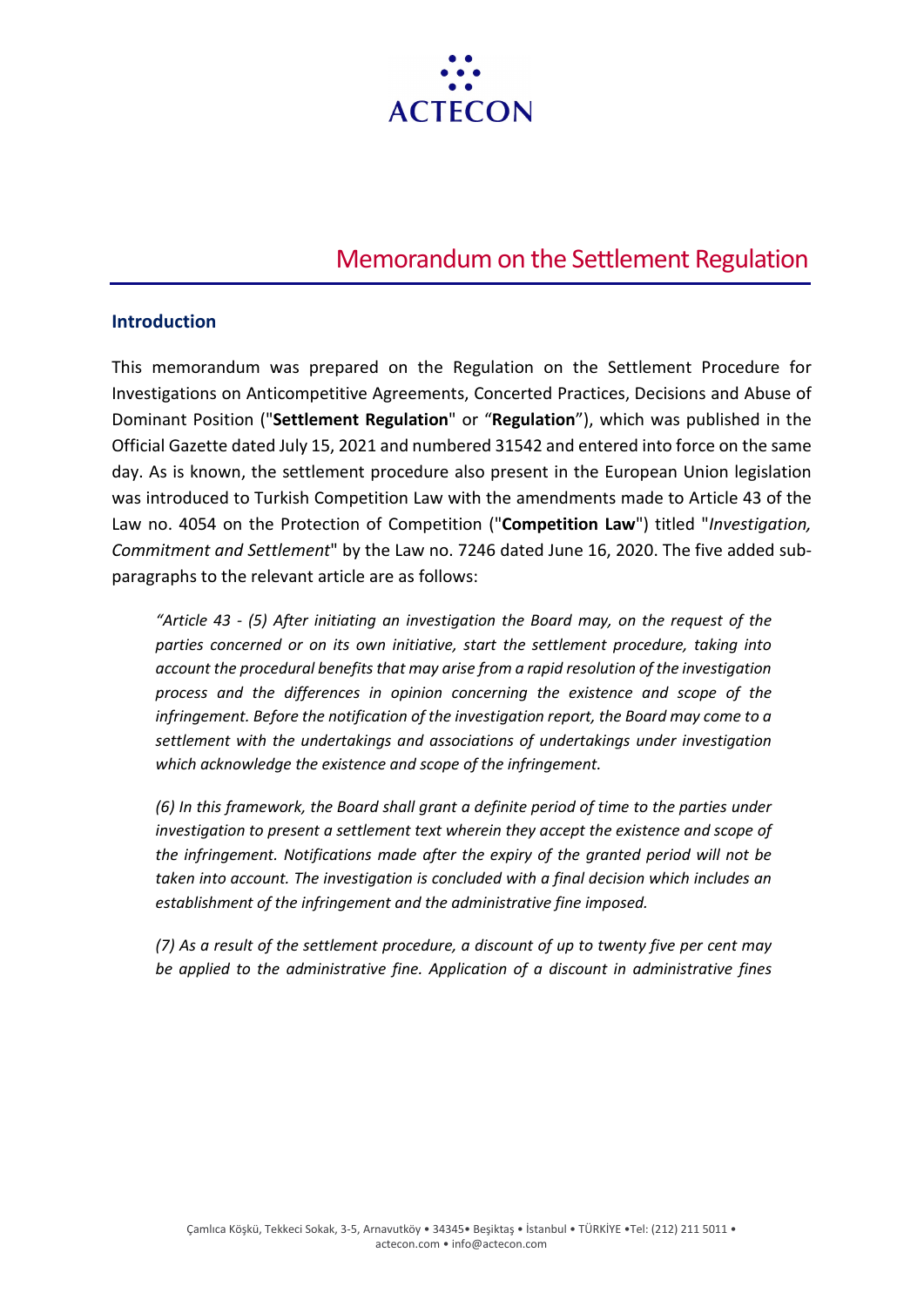*under this article does not prevent the application of a discount under article 17.6 of the Law on Misdemeanor no 5326.*

*(8) In case the process is concluded with a settlement, the parties to the settlement may not take the administrative fine and the provisions of the settlement text to court.*

*(9) Other rules and procedures concerning settlements shall be set out with a Regulation issued by the Board."*

Following the amendments to the relevant article, the draft Settlement Regulation was opened to the public opinion on March 18, 2021. The final Settlement Regulation, which entered into force on July 15, 2021, has become a detailed and definitive source of the process for the undertakings and/or associations of undertakings that are subject to investigation and may want to resort to settlement. At this point, it is worth noting that the settlement procedure can also be initiated, *ex officio*, by the Turkish Competition Board ("**Board**").

## **Settlement Procedure**

In case the undertakings investigated under Article 4 of the Competition Law, which regulates agreements, concerted practices and decisions limiting competition between competitors, or Article 6, which regulates the abuse of dominant position, declare to the Board during the investigation until the investigation report is served, that they have committed a violation, and waive their right to subsequent litigations, the administrative fine that is likely to be imposed following the investigation may be reduced by a rate determined by the Board with a range of 10% to 25%.

The stages of the process could be summarized as follows:

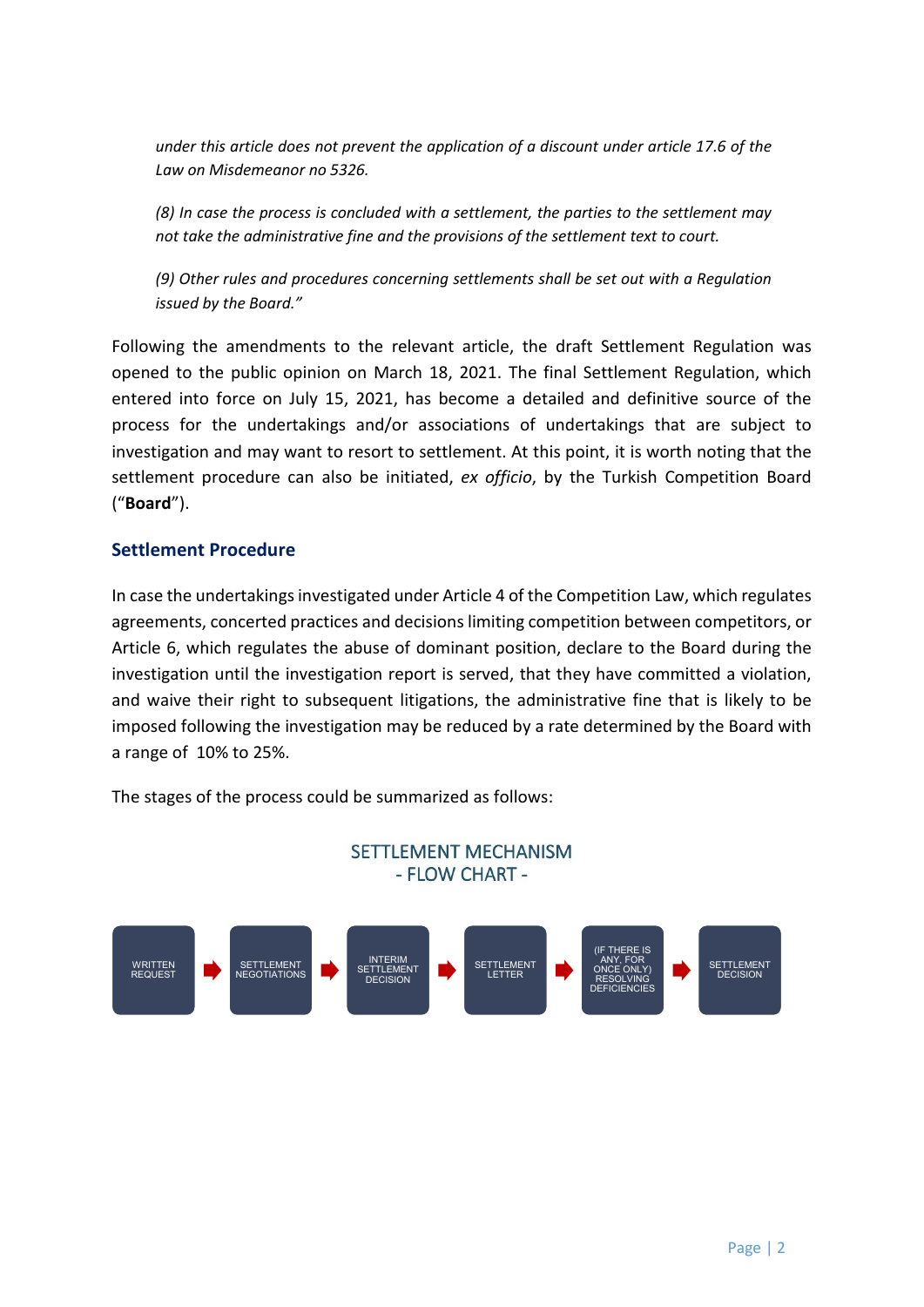## **1. Written Request:**

By conveying their settlement requests to the Turkish Competition Authority ("**TCA**") in writing (except for the processes initiated *ex officio*), the parties to the investigation will ensure the initiation of the settlement process.

## **2. Settlement Negotiations:**

The Settlement Regulation indicates that if the settlement requests of the undertakings subject to the investigation are accepted or the Board initiates the settlement process ex officio, the settlement negotiations shall begin as soon as possible after they are accepted within fifteen days of the notification of the invitation for settlement. The parties to the settlement may always withdraw from the settlement process until the submission of the settlement letter to the Board.

## **3. Interim Settlement Decision:**

Within a 15-day mandatory duration following the official date of registration of the settlement letter with the TCA, the Board shall render an interim decision on issues such as the maximum administrative fine rate and the discount rate to be applied to the relevant party.

## **4. Settlement Letter:**

If the settlement party agrees to the terms included in the interim settlement decision, it shall submit a settlement letter to the TCA containing the following elements:

- The settlement party's explicit declaration of the acceptance of the existence and the scope of the violation,
- The maximum administrative monetary fine rate and amount of fine that the Board may impose to the settlement party due to the violation and the acceptance of this fine rate and amount by the party within the scope of the settlement procedure,
- That the settlement party has been sufficiently informed about the allegations directed and that they were adequately allowed to convey their opinions and explanations,
- That the administrative monetary fine and the contents of the settlement letter cannot be disputed.

If the settlement letter is not presented to the Board within the mandatory duration, the Board shall not be bound by the matters included in the interim decision.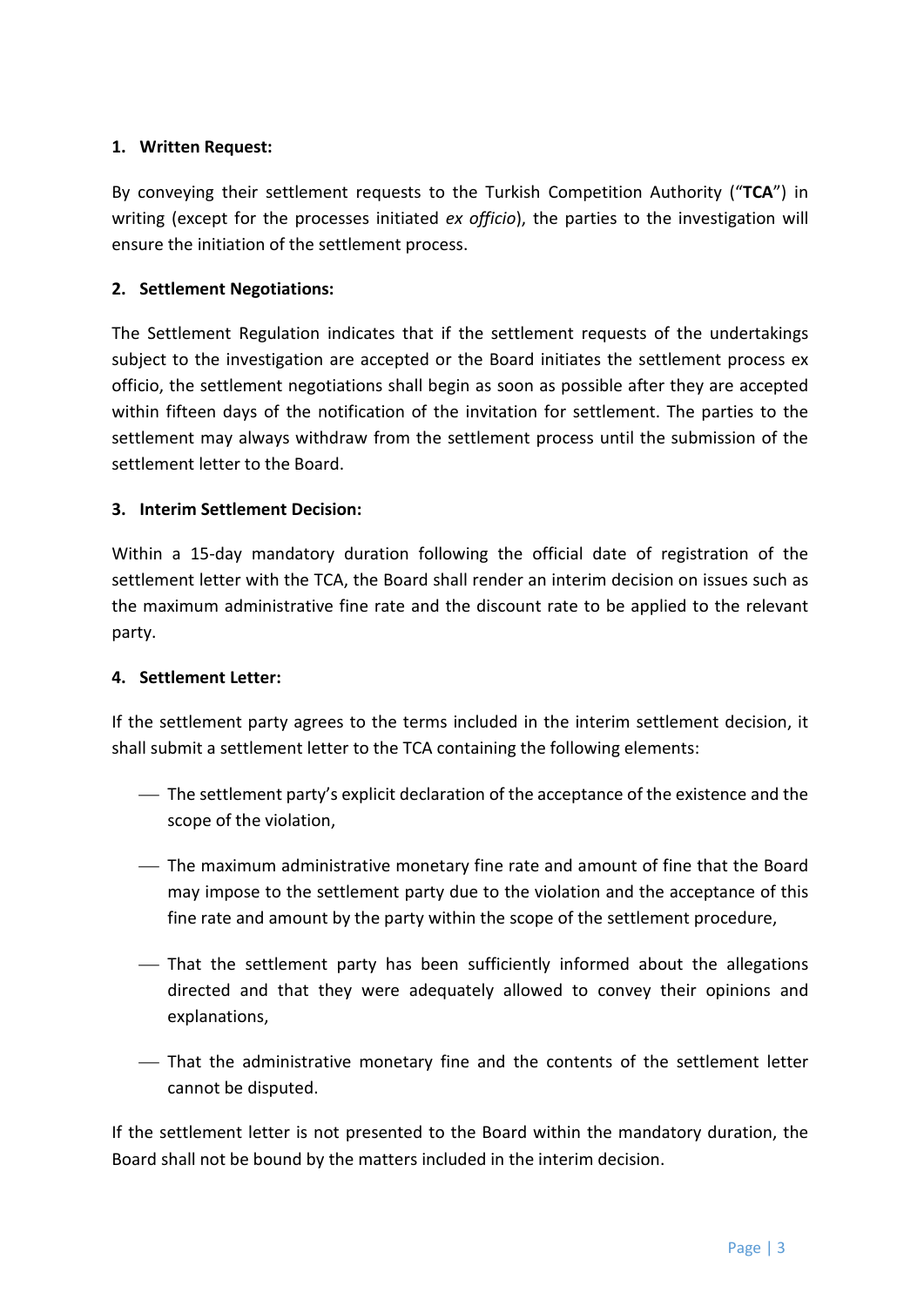#### **5. Resolving Deficiencies:**

In case deficiencies are to be found in the settlement letter submitted by the investigated parties, the Board shall give the parties seven days to resolve these deficiencies, only for once. If the deficiencies in the settlement letter are not resolved within this period, it is accepted that the settlement process has not resulted in a settlement and thus the ordinary investigation process will carry on.

#### **6. Settlement Decision:**

Within fifteen days of the settlement letter entering into the register of the TCA, the investigation will be terminated by the Board in respect of the party with a final decision including the determined infringement and administrative fine.

The provisions of the Settlement Regulation will also be applicable for investigations initiated before the date of publication of the Regulation which the investigation reports have not been notified.

## **Highlights of the Settlement Procedure**

The Board, following the initiation of the investigation, will be able to initiate the settlement procedure at the request of the investigative parties or *ex officio*. In this context, the highlights of the Settlement Regulation are presented to your attention below.

## 1. Admission of Violation

In line with the Competition Law, the first thing which stands out in the Settlement Regulation is the requirement that undertakings and associations of undertakings which request to engage in a settlement must admit that they have committed the violation attributed to them. In addition to the direct reference in Article 43(5) of the Competition Law, Article 1 of the Settlement Regulation titled ''*Purpose and Scope*'' also includes the phrase ''*…those who admit the presence and scope of the violation*''.

Depending on the status of the investigation for which settlement is requested, it is understood that additional work may be conducted in order to determine the nature and scope of the violation attributed in accordance with Article 5(2) of the Settlement Regulation in terms of the presence and scope of the violation: "*At the stage where parties request settlement, the Board may postpone its decision under the first paragraph, in case a more detailed research is needed to set forth the nature and scope of the attributed violation.*"

With regard to the determination of the presence and the scope of the violation, Article 4(2) Subparagraph (ç) states that the Board may consider ''*whether it is possible to reach a common opinion with the parties of the investigation about the presence and scope of the*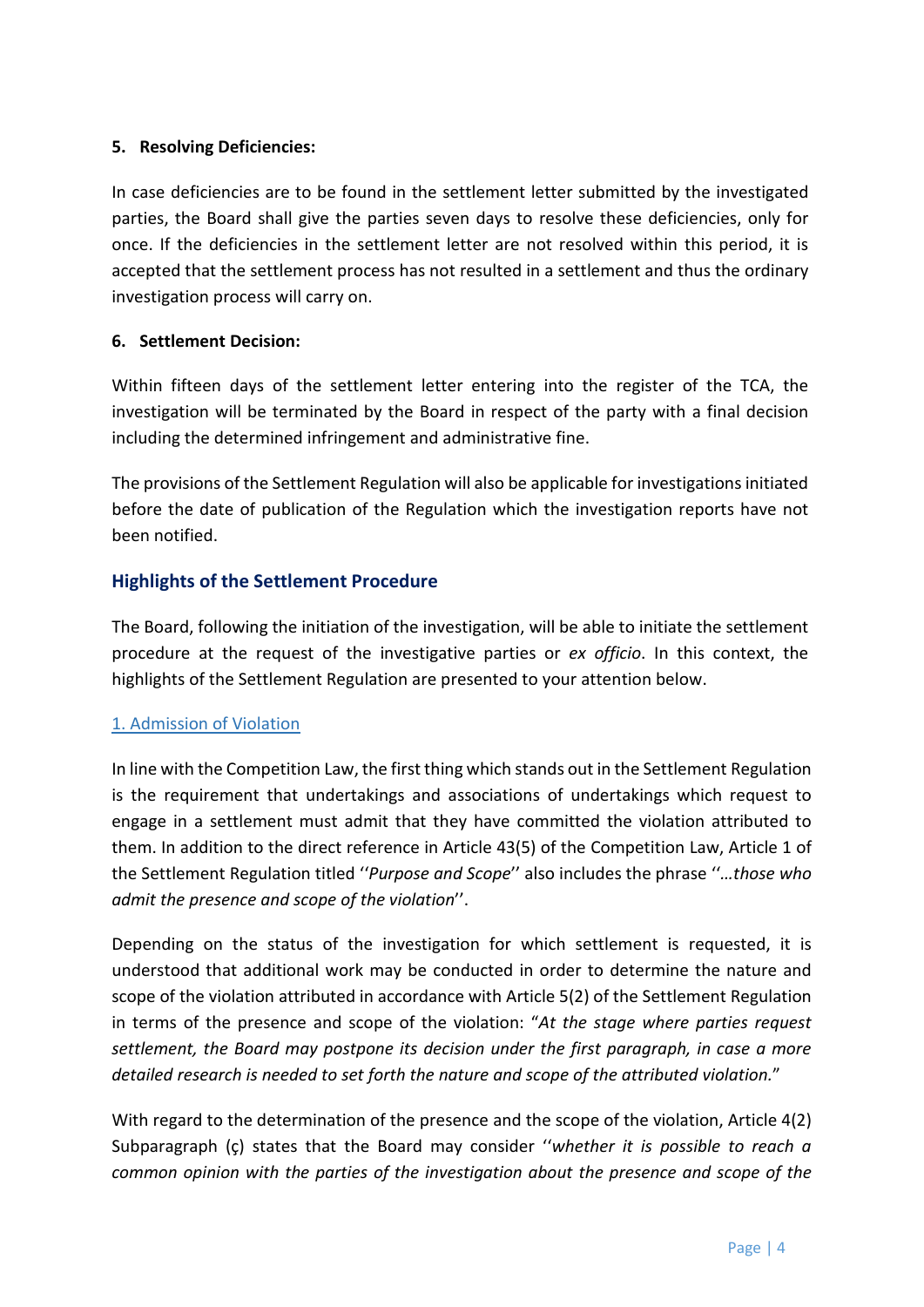*violation*'' and this can be interpreted as the scope of the violation may be the subject of discussion as part of the settlement negotiations and it is important to reach an agreement.

Perhaps one of the most important regulations for undertakings is the provision mentioning that the start of settlement negotiations by undertakings in accordance with Article 6(2) does not denote that the parties have admitted the violation attributed to them and that the parties may withdraw from the settlement process until the submission of the settlement letter. This practice demonstrates that an approach similar to the source European Union practice has been adopted by preventing the fact that the parties have started negotiations as a matter that can be used against them within the scope of the investigation.

Pursuant to paragraph 5 of the same Article, the information foreseen to be obtained by the parties applying for settlement is also important in terms of the admission of the scope of the violation.

*"(5) In settlement negotiations, on the condition that the confidentiality of the investigation is not compromised, the settlement party will be provided with information on the following matters:*

*a) The content of the allegations against the settlement party,*

*b) The nature, scope and duration of the attributed violation,*

*c) The primary evidence which forms the basis of the attributed violation, on the condition that it is limited to informing the settlement party about the nature and the scope of the attributed violation and that it is redacted from trade secrets and confidential information,*

*ç) The reduction rate from the administrative fine that could be applied if the process were to be concluded with a settlement,*

*d) The range of administrative fine that can be imposed on the settlement party."*

In the settlement negotiations, the settlement party will be able to express its views on the subjects mentioned above in accordance with paragraph 6.

## 2. Reduction Rate and Administrative Fine

After the evaluation of the Board following the settlement procedure, the undertaking for which it will be decided to end the investigation with a settlement decision will be able to benefit from a reduction in administrative fine. In line with Article 4(4) of the Settlement Regulation, this rate can be applied as a minimum of 10% and a maximum of 25%. Unlike the draft Settlement Regulation, the fact that a minimum amount of 10% is stipulated can be regarded as an encouraging factor for undertakings which may consider applying for settlement. In our opinion, by determining the lower limit in the Settlement Regulation and eliminating the possibility of an application of a low reduction rate, the uncertainty of the reduction rate is prevented from being a negative factor in the risk analysis that the